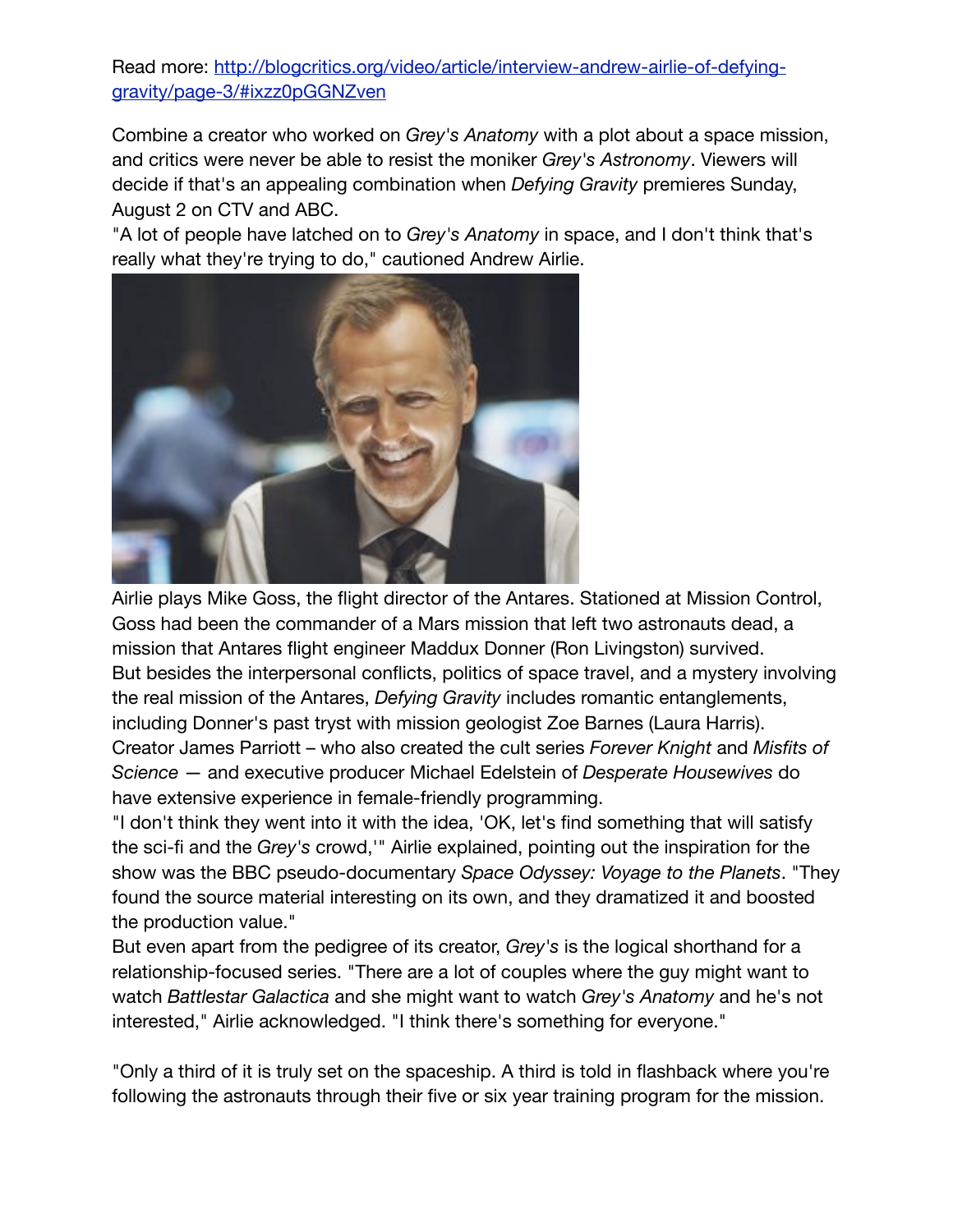## Read more: [http://blogcritics.org/video/article/interview-andrew-airlie-of-defying](http://blogcritics.org/video/article/interview-andrew-airlie-of-defying-gravity/page-3/#ixzz0pGGNZven)[gravity/page-3/#ixzz0pGGNZven](http://blogcritics.org/video/article/interview-andrew-airlie-of-defying-gravity/page-3/#ixzz0pGGNZven)

That's where you see all the interpersonal dramatic stuff. The rest is set at mission control, where they're either dealing with the astronauts or politics. It's not a traditional science fiction narrative."

In part, that comes from the fact that the show is set less than 50 years in the future. "It's pretty soundly grounded in possibility, the real possibility of 40-50 years time," Airlie said. "All the stuff we do on the ship and on the ground, Jim has run his ideas by people at NASA and they say we're actually well down that road."

He joined the cast a week before filming began in January, before reading the complete script, and calls it one of the most positive experiences of his career. "Jim Parriott and Michael Edelstein producing and Ron Livingston attached as the lead was enough for me. I had to get in on it." He feels fortunate his bosses at *Reaper* agreed to release him from his contract — his zombie dad character didn't appear to have much of a future, and it turned out the series didn't either.

It's a slight exaggeration to say Airlie has appeared in every series ever filmed in Vancouver, but it must be close. The Glasgow-born actor said he's felt no temptation to move to Los Angeles. "I love it here. I want to raise my family here. I've done pretty well for myself basing myself from here."

Unlike *Reaper*, *Defying Gravity* was not simply filmed in Vancouver – it's a coproduction, with broadcaster CTV and Omni Film Productions the Canadian partners. "Our second lead Laura (Harris, a Canadian) is equal with Ron. There's 14 of us in the main cast and 10 or 11 of us are Canadian. It's all Canadian directors. I think we can say we're a proudly Canadian show."

He's full of praise for the producers and crew, many of whom are veterans of *Battlestar Galactica*, as well as for the visual aesthetic of the series. He's equally complimentary of Parriott and his small writing staff (who include at least one Canadian).

Given the Antares' six year mission, it's no surprise the plan is for a six-year series. "Jim has the whole first three seasons — if not written in some form, certainly the plots for each episode for the season already in his book. He's planning for it to be a six-year run, so each episodic year will coincide with a year of the mission."

That kind of planning might come as a relief to audiences wary of elaborate serialization that doesn't add up as a series goes along. "As each script came along during the season I'd say, 'What? Really? This much this soon? That's great!' I'm not a fan of the genre that teases you for too long with a plot, or makes it too byzantine and you never know where the thing is going," Airlie said, laughingly declining to name names.

"You're delivering every week, you give a bit more every week, you don't feel like the rug's going to be pulled out and there's going to be some bizarre explanation that you never could have contemplated," he said of this series he's obviously proud of. "You